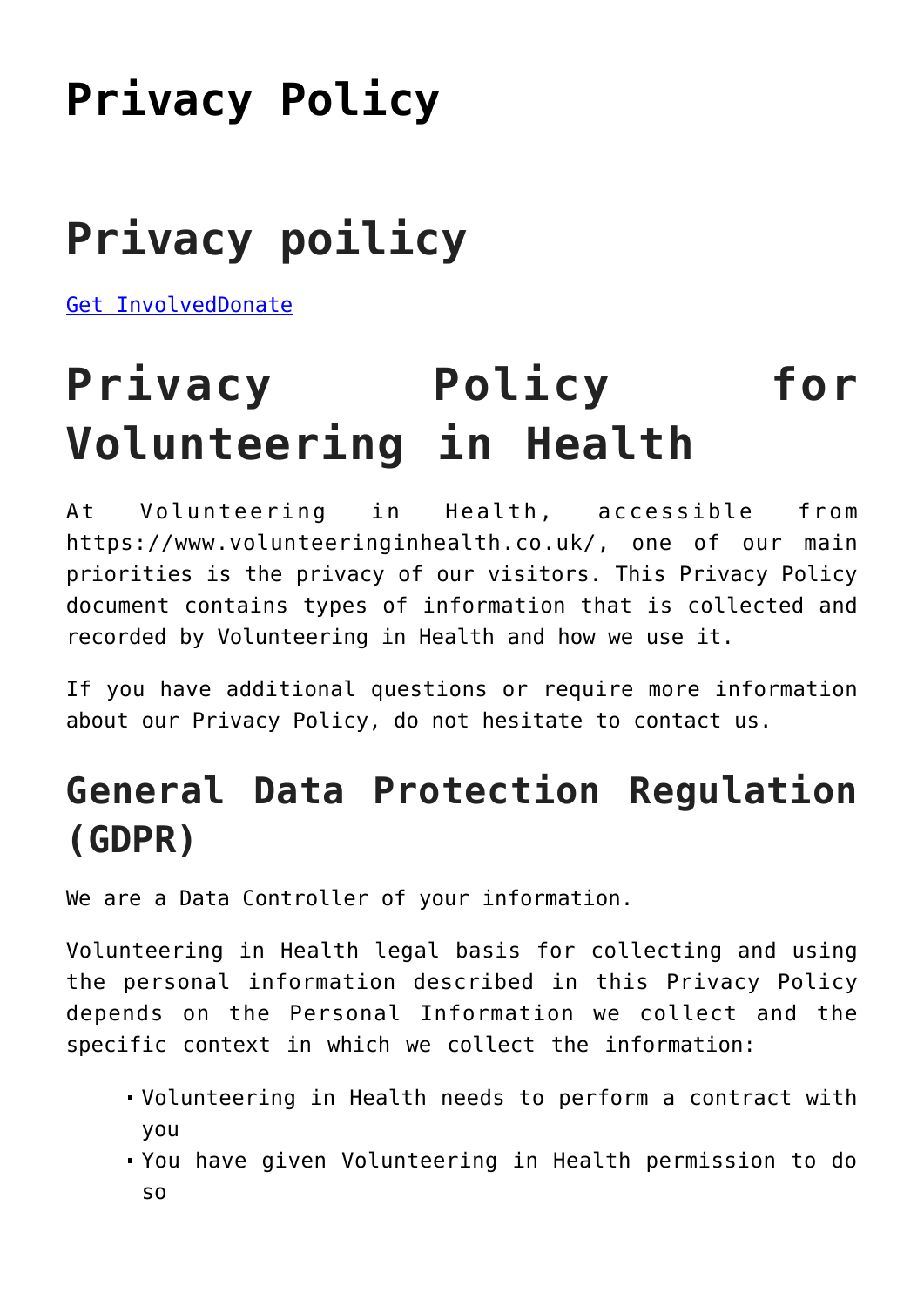- Processing your personal information is in Volunteering in Health legitimate interests
- Volunteering in Health needs to comply with the law

Volunteering in Health will retain your personal information only for as long as is necessary for the purposes set out in this Privacy Policy. We will retain and use your information to the extent necessary to comply with our legal obligations, resolve disputes, and enforce our policies.

If you are a resident of the European Economic Area (EEA), you have certain data protection rights. If you wish to be informed what Personal Information we hold about you and if you want it to be removed from our systems, please contact us.

In certain circumstances, you have the following data protection rights:

- The right to access, update or to delete the information we have on you.
- The right of rectification.
- The right to object.
- The right of restriction.
- The right to data portability
- The right to withdraw consent

### **Log Files**

Volunteering in Health follows a standard procedure of using log files. These files log visitors when they visit websites. All hosting companies do this and a part of hosting services' analytics. The information collected by log files include internet protocol (IP) addresses, browser type, Internet Service Provider (ISP), date and time stamp, referring/exit pages, and possibly the number of clicks. These are not linked to any information that is personally identifiable. The purpose of the information is for analyzing trends, administering the site, tracking users' movement on the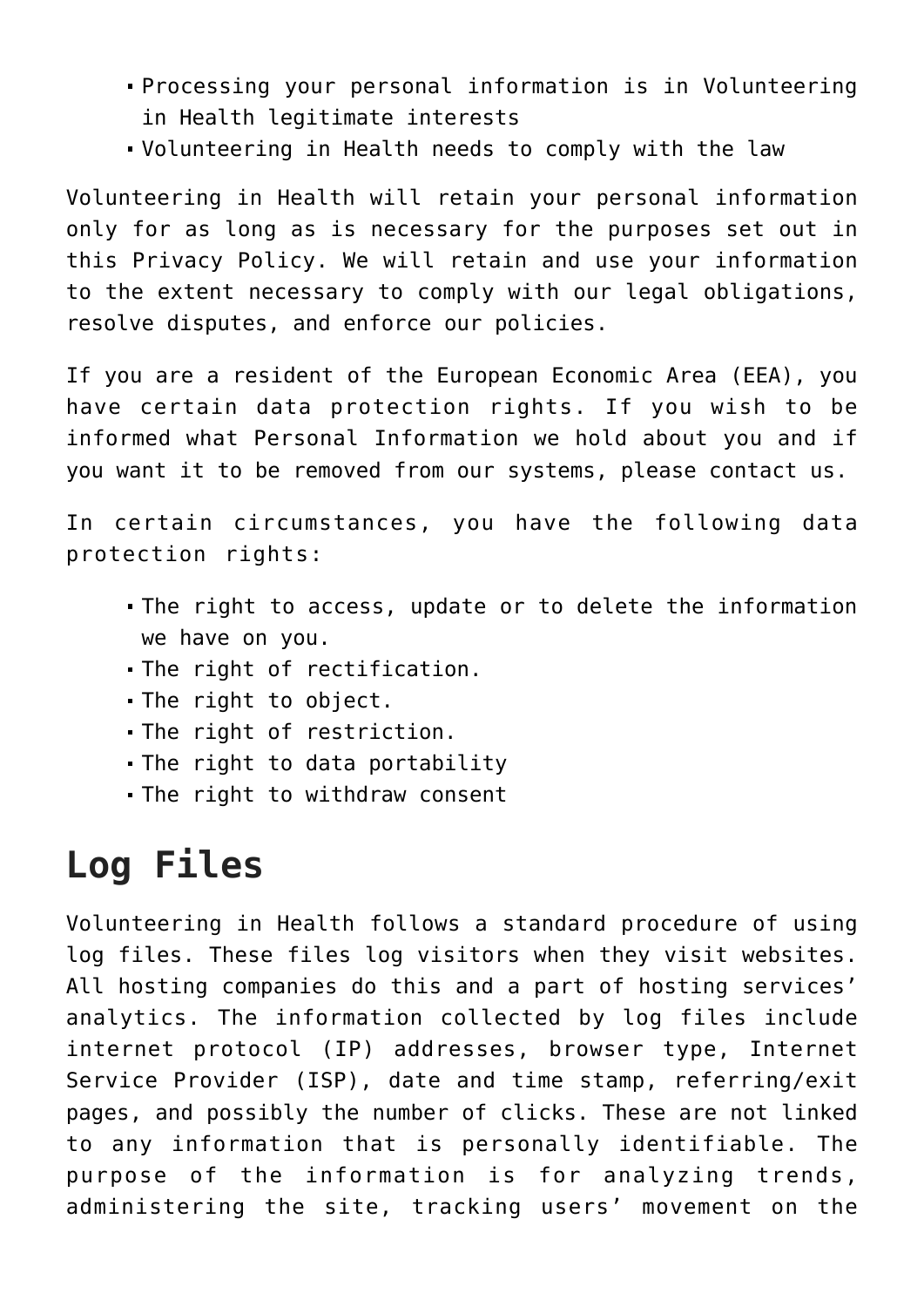website, and gathering demographic information.

#### **Cookies and Web Beacons**

Like any other website, Volunteering in Health uses 'cookies'. These cookies are used to store information including visitors' preferences, and the pages on the website that the visitor accessed or visited. The information is used to optimize the users' experience by customizing our web page content based on visitors' browser type and/or other information.

For more general information on cookies, please read ["What Are](https://www.privacypolicyonline.com/what-are-cookies/) [Cookies".](https://www.privacypolicyonline.com/what-are-cookies/)

#### **Privacy Policies**

You may consult this list to find the Privacy Policy for each of the advertising partners of Volunteering in Health.

Third-party ad servers or ad networks uses technologies like cookies, JavaScript, or Web Beacons that are used in their respective advertisements and links that appear on Volunteering in Health, which are sent directly to users' browser. They automatically receive your IP address when this occurs. These technologies are used to measure the effectiveness of their advertising campaigns and/or to personalize the advertising content that you see on websites that you visit.

Note that Volunteering in Health has no access to or control over these cookies that are used by third-party advertisers.

#### **Third Party Privacy Policies**

Volunteering in Health's Privacy Policy does not apply to other advertisers or websites. Thus, we are advising you to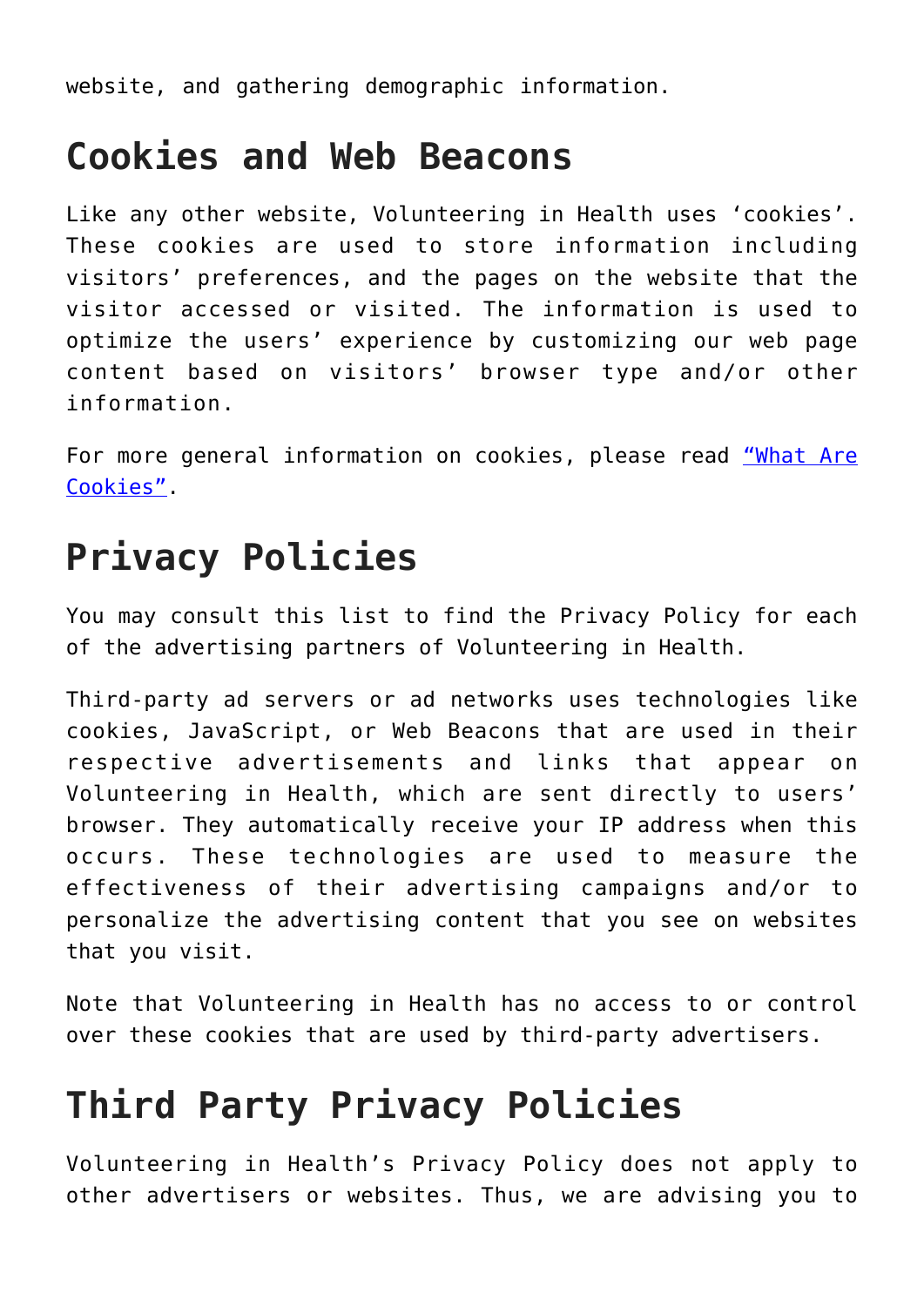consult the respective Privacy Policies of these third-party ad servers for more detailed information. It may include their practices and instructions about how to opt-out of certain options.

You can choose to disable cookies through your individual browser options. To know more detailed information about cookie management with specific web browsers, it can be found at the browsers' respective websites.

#### **Children's Information**

Another part of our priority is adding protection for children while using the internet. We encourage parents and guardians to observe, participate in, and/or monitor and guide their online activity.

Volunteering in Health does not knowingly collect any Personal Identifiable Information from children under the age of 13. If you think that your child provided this kind of information on our website, we strongly encourage you to contact us immediately and we will do our best efforts to promptly remove such information from our records.

## **Online Privacy Policy Only**

Our Privacy Policy applies only to our online activities and is valid for visitors to our website with regards to the information that they shared and/or collect in Volunteering in Health. This policy is not applicable to any information collected offline or via channels other than this website.

### **Consent**

By using our website, you hereby consent to our Privacy Policy and agree to its terms.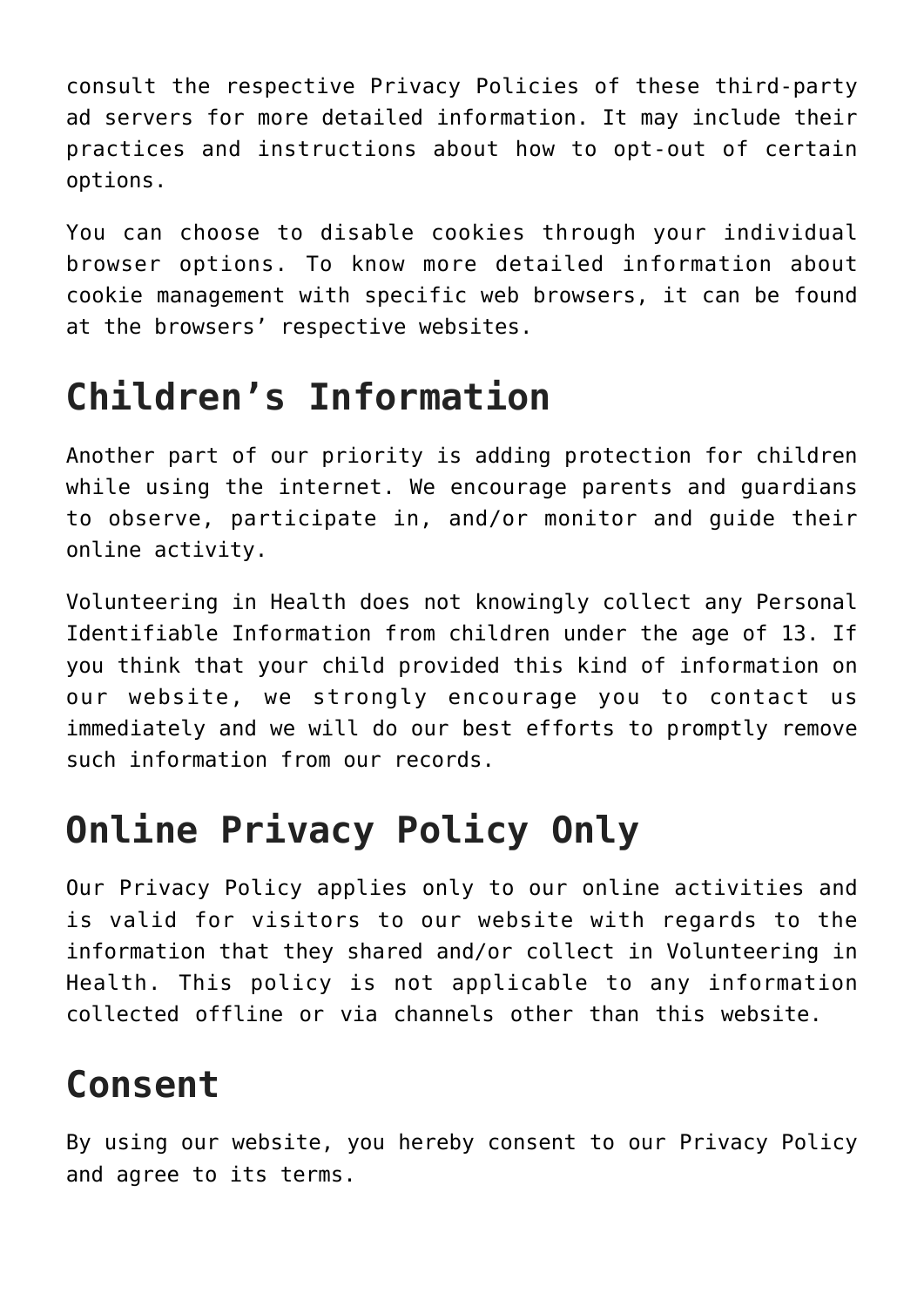*"I moved to Shaldon and didn't really know anyone. I read about Volunteering in Health in the local paper and thought it would be a good way to meet new people as well as getting involved with and helping my new community. I was right!"*

#### **Pauline, Trim Teign Project**

*"After retiring I wanted to be able to give something back to the community. I really enjoy getting to know all the clients and I'm glad to be able to support them with getting to their appointments safely."*

#### **Pete, Volunteer Driver**

*"I often travel to London to visit my family so I needed a voluntary opportunity that was really flexible. Sue and I have now become great friends and we have a lovely time together."*

#### **Basia, Volunteer Befriender**

*"My befriender is an incredible lady and has made such a happy difference to my life. She has not only become a dear friend but she is also my music teacher (piano) and scrabble partner (she always wins!) and above all she is always consistent and cheery!"*

**Sue**

#### **Get in Touch**

**If you would like to volunteer for us, or if you would like to refer yourself or a loved one for any of our services, please complete the contact form below and we will get back to you as soon as possible**